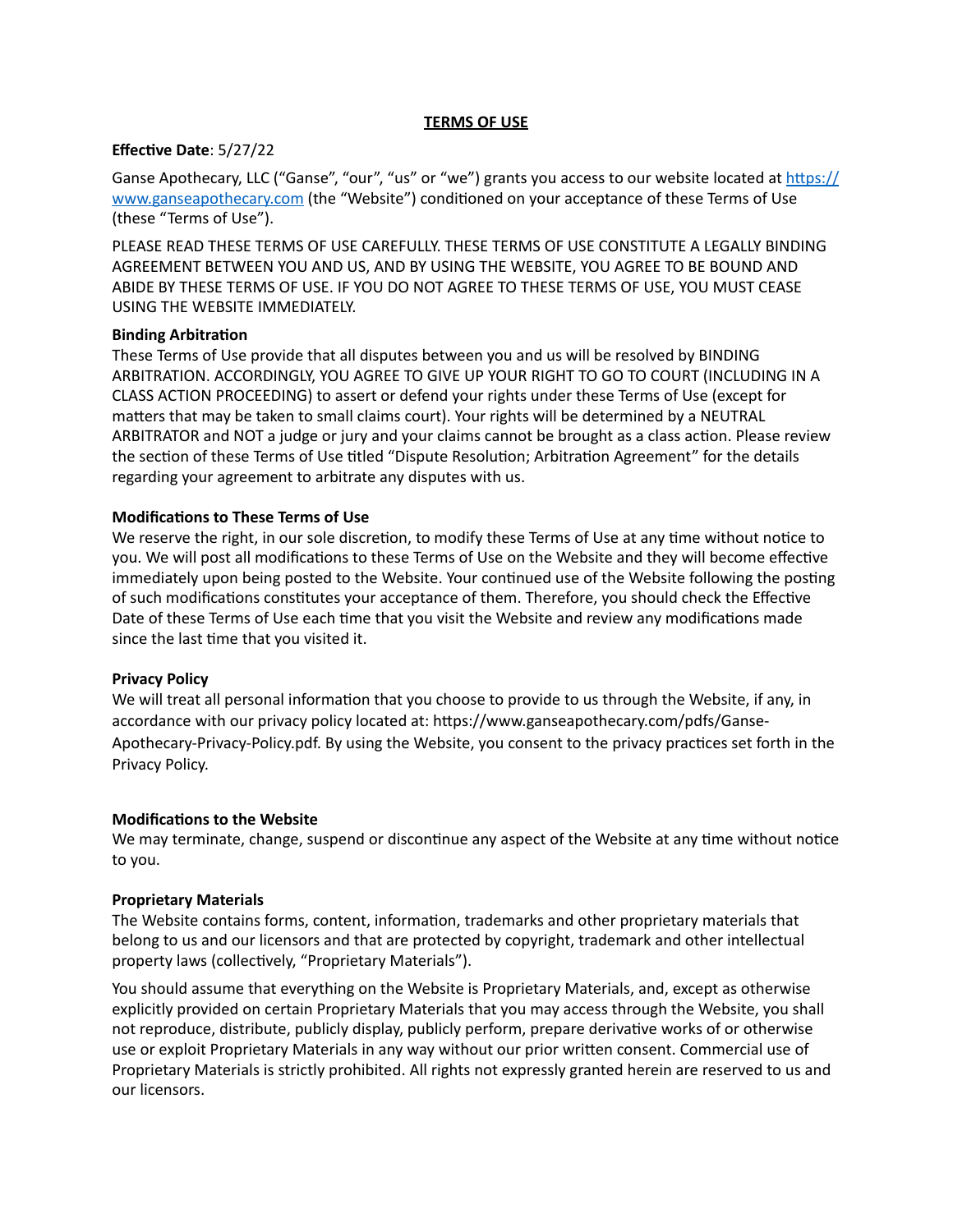### **Restrictions**

You agree that you will not yourself or through any third party: (i) use the Website in a manner that violates applicable laws or the rights of third parties, including intellectual property laws and third-party rights with respect thereto; (ii) engage in any conduct that restricts or inhibits anyone's use or enjoyment of the Website or which may harm us or other users of the Website; (iii) violate the security of the Website, including by using any device, software or routine that interferes with the proper functioning of the Website, accessing or attempting to access any systems or servers on which the Website is hosted, modifying or altering the Website in any way or forging headers, misrepresenting your identity or otherwise manipulating identifiers to deceive others; (iv) use automated data extraction tools or manual processes to extract Proprietary Materials from the Website; or (v) except as otherwise explicitly provided on certain Proprietary Materials that you may access through the Website, remove, conceal or alter any identification, copyright or other proprietary rights notices or labels on the Website or Proprietary Materials. 

# **Third-Party Websites**

We may include links on the Website to third-party websites that we do not control or operate (each, a "Third-Party Website"). We are not responsible for any information, content, advertising, products, services or other materials on any Third-Party Website, and the presence of such links does not constitute our endorsement, approval or sponsorship of any Third-Party Website. If you choose to link to any Third-Party Website, you are doing so at your own risk and you will be subject to the Terms of Use of that website. Therefore, before interacting with any Third-Party Website, you should consult the legal terms governing the use of such Third-Party Website. We expressly disclaim any and all liability resulting from your use of any Third-Party Website.

### **Disclaimer**

THE WEBSITE AND PROPRIETARY MATERIALS ARE PROVIDED "AS-IS", "WHERE-IS" AND "AS-AVAILABLE," WITH ALL FAULTS AND WITHOUT WARRANTIES OF ANY KIND. TO THE MAXIMUM EXTENT PERMITTED BY APPLICABLE LAW, GANSE HEREBY EXPRESSLY DISCLAIMS ON BEHALF OF YOURSELF AND OUR OFFICERS, DIRECTORS, EMPLOYEES AND AGENTS (COLLECTIVELY, THE "GANSE PARTIES") ANY AND ALL WARRANTIES OF ANY KIND, EXPRESS, IMPLIED OR STATUTORY, INCLUDING THE IMPLIED WARRANTIES OF MERCHANTABILITY, FITNESS FOR A PARTICULAR PURPOSE AND NON-INFRINGEMENT. NEITHER GANSE NOR ANY OF THE GANSE PARTIES REPRESENTS OR WARRANTS THAT THE WEBSITE WILL BE ERROR-FREE, THAT DEFECTS, IF ANY, WILL BE CORRECTED OR THAT THE WEBSITE IS FREE OF VIRUSES OR OTHER HARMFUL COMPONENTS; NOR DOES GANSE OR ANY OF THE GANSE PARTIES MAKE ANY REPRESENTATIONS OR WARRANTIES ABOUT THE ACCURACY, COMPLETENESS, RELIABILITY, TIMELINESS, QUALITY, PERFORMANCE OR SUITABILITY OF THE WEBSITE OR PROPRIETARY MATERIALS.

### **Limitation of Liability**

TO THE MAXIMUM EXTENT PERMITTED BY APPLICABLE LAW, IN NO EVENT WILL GANSE OR ANY OF THE GANSE PARTIES BE LIABLE TO YOU OR ANY THIRD PARTY FOR ANY (I) CONSEQUENTIAL, INCIDENTAL, EXEMPLARY, PUNITIVE, INDIRECT OR SPECIAL DAMAGES OF ANY NATURE ARISING FROM BREACH OF WARRANTY, BREACH OF CONTRACT, NEGLIGENCE OR ANY OTHER LEGAL THEORY, WHETHER IN TORT OR CONTRACT, EVEN IF SUCH PARTY HAS BEEN APPRISED OF THE LIKELIHOOD OF SUCH DAMAGES OCCURRING OR (II) DIRECT DAMAGES IN EXCESS OF ONE (\$1) U.S. DOLLAR.

### **Indemnification**

You shall indemnify, defend and hold harmless Ganse and the Ganse Parties from and against any and all claims, actions, damages, obligations, losses, liabilities, costs and expenses (including reasonable